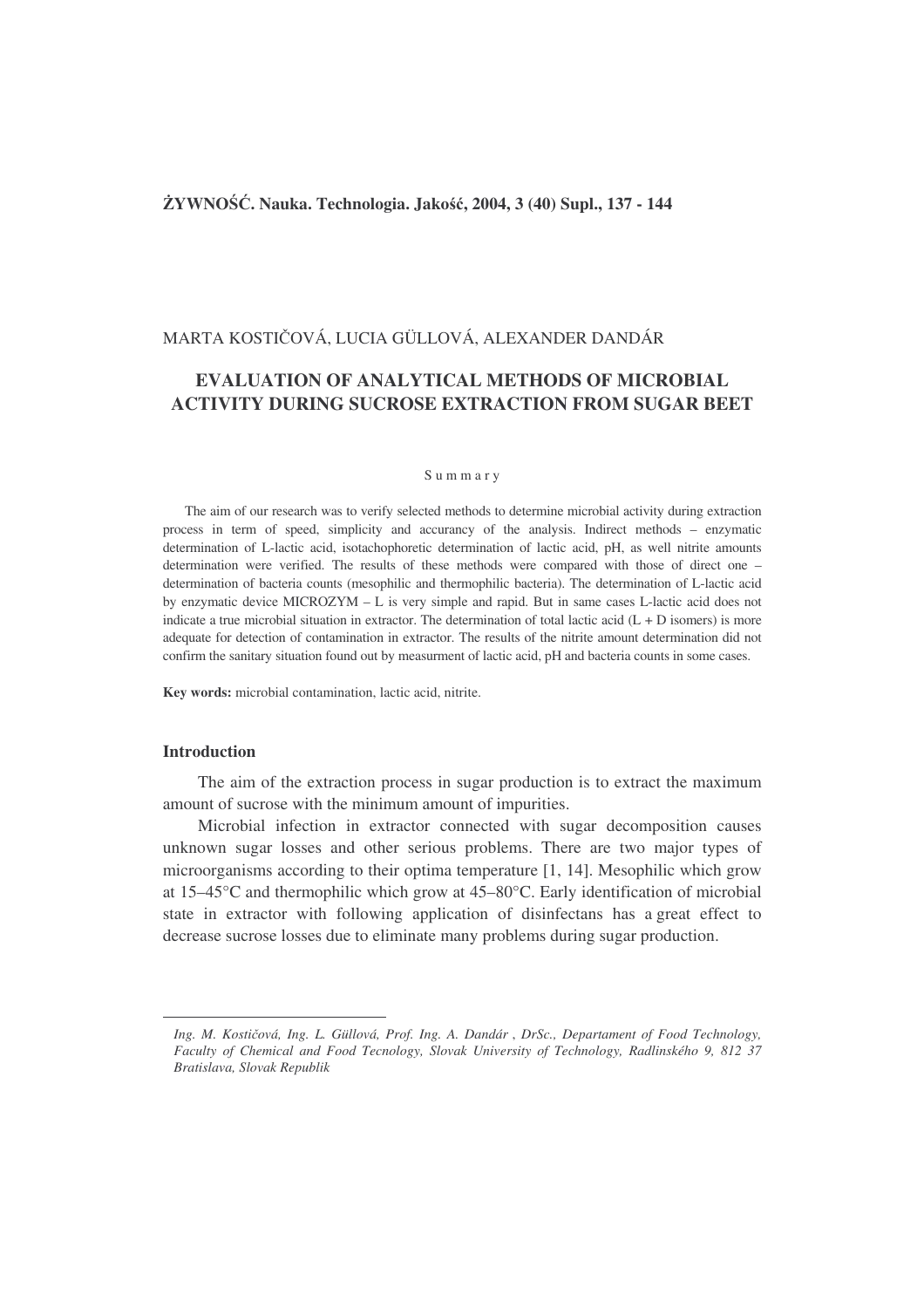L-lactic acid is the main product of microbial decomposition of sucrose in diffusion (raw) juice [2]. Several methods of lactic acid determination are used at present.

The determination of lactic acid (L- and D-) in juice and processing products by an enzymatic method are accepted in the sugar industry [5]. Reduced nicotinamidadenine di-nucleotide (NADH), formed by oxidation of lactate, is measured photometrically by its characteristic absorbance at 340 nm. Another enzymatic method is the determination of L-lactic acid by device MICROZYM-L analyzer using enzymatic sensor [9]. The determination of non  $-$  sugars (anions and kations) by capillary isotachophoresis (ITP) is a new tool in sugar factory analysis. ITP is able to determine a wide range of quickly and simply ions, usually without sample pretreatment [6, 7, 8, 10, 11]. HPLC and ionic HPLC are successfully used to determine some organic acids and inorganic anions in sugar factory products [12, 13, 20].

A certain bacteria thriving at higher temperatures reduce nitrates to nitrites. Because nitrates and not nitrites are only founded in soil, the reducing power of the bacteria to nitrites in the extractor can be used as a measure of their activity [14]. But the reduction of nitrates can be suppressed in presence of increased amount of oxygen during extraction [15].

Nitrites can be detected by capillary isotachophoresis [10, 11], by ionic HPLC [13, 20] as well as by photometric method [3].

The object of our investigation was to compare various methods of contamination in extractor – the enzymatic method of L-lactic acid determination, determination of total lactic acid by capillary ITP, determination pH and nitrites and determination of bacteria counts as a measure of microbial activity during the extraction of sucrose from sugar beet.

### **Material and methods**

#### *Samples*

The juices were sampled from the  $1<sup>st</sup>$  and  $3<sup>rd</sup>$  chambers of the slope extractor in sugar factory Eastern Sugar Slovensko, a.s. Dunajská Streda during the campaign 2002. L-lactic acid (L-LA) and pH were measured in the factory s laboratory. Further samples were sampled in sugar factory Trnavský cukrovar, a.s. Trnava, i.e. fresh cossettes (FC), juices from the  $1<sup>st</sup>$  and  $3<sup>rd</sup>$  chambers of the slope extractor, raw juice (RJ) and press water (PW) during the campaigns 2002, and 2003. Aliquote of juices was cooled, refrigerated and transported to the laboratory of faculty for bacteria counts determination and isotachophoretic analyses.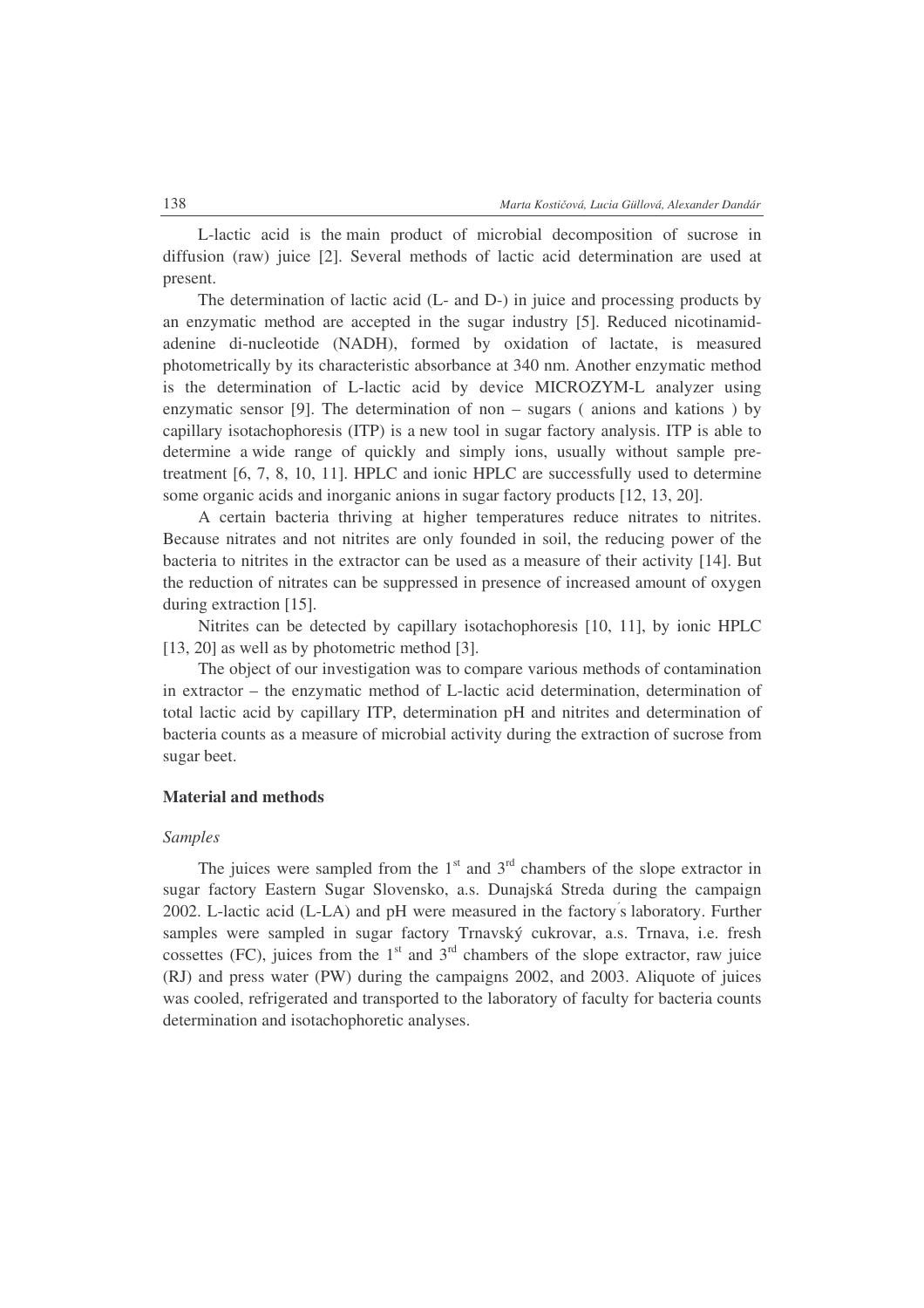L-lactic acid was determinated by enzymatic device MICROZYM-L, which was provided by company Jako, s.r.o., Líbeznice, Czech Republic. It is an analyzer with enzymatic electrode, that measures L –lactic acid in mg/l [4].

Total lactic acid (D+L isomers) was determined by capillary isotachophoresis [6, 7, 8]. Measurements were realised on the isotachophoretic analyzer ZKI 01 VILLA LABECO, Spišská Nová Ves with conductivity detector. Applied electrolyte systems of following composition: LE (leading electrolyte) – 10 mmol/dm<sup>3</sup> HCl, 0.1% MHEC, aminocaproic acid, pH 4.25, TE (terminating electrolyte)  $-5$  mmol/dm<sup>3</sup> caproic acid. The current in the preseparation column was 250  $\mu$ A.

Nitrite concentrations  $(NO<sub>2</sub>)$  were determined by photometric method with --naphtylamine and sulphanilic acid [3].

pH was measured with the aid of digital pH meter RADELKIS with combinate pH electrode OP 0808.

Determination of bacteria counts was realised by pour plate technique with plate count agar (PCA) from diluted juices. Plates were incubated at 35°C for mesophiles and at 55°C for thermophiles per 48 hours. The results were reported as CFU/ml (colony forming unit) [19].

### **Results and discussion**

## *Sugar factory Dunajská Streda (DS)*

The results of L-lactic acid amounts and pH values indicated good sanitary situation in both extractors (A, B). This statement was consequently confirmed by microbial analysis of mesophilic and thermopilic counts. The values of bacteria counts did not reached the critical value of  $10^4$  CFU/ml [18]. Average values of bacteria counts – mesophiles (M), thermophiles (T), L-lactic acid, pH and nitrite concentration are presented in Table 1 and 2.

L-lactic acid amounts varied from 28 to 246 mg/l in the  $1<sup>st</sup>$  chamber and from 33 to 367 mg/l in the  $3<sup>rd</sup>$  chamber. Increased amounts of this acid were detected on 20.11.02 in both chambers of extractor B, pH varied 5.33-5.98; pH value of the feed water was about 5.1 during this day. The values of L-lactic acid 300–350 mg/l can be consider as limiting values indicating good sanitary situation in this factory. For example Austrian factories are satisfied with a maxima of 400 mg/l of lactic acid in the raw juice [16]. According to the information of the company Jako s.r.o, that supplies biocides SUCAZUR, values up to 250–300 mg/l L-lactic acid in raw juice and press water did not correspond to infection [9].

As for nitrites determination, increased amounts were measured on 20.11.02 and on 6.12.02 in the 1<sup>st</sup> chamber (13.81–27.27 mg/l) and (11.1–14.08 mg/l) in the 3<sup>rd</sup>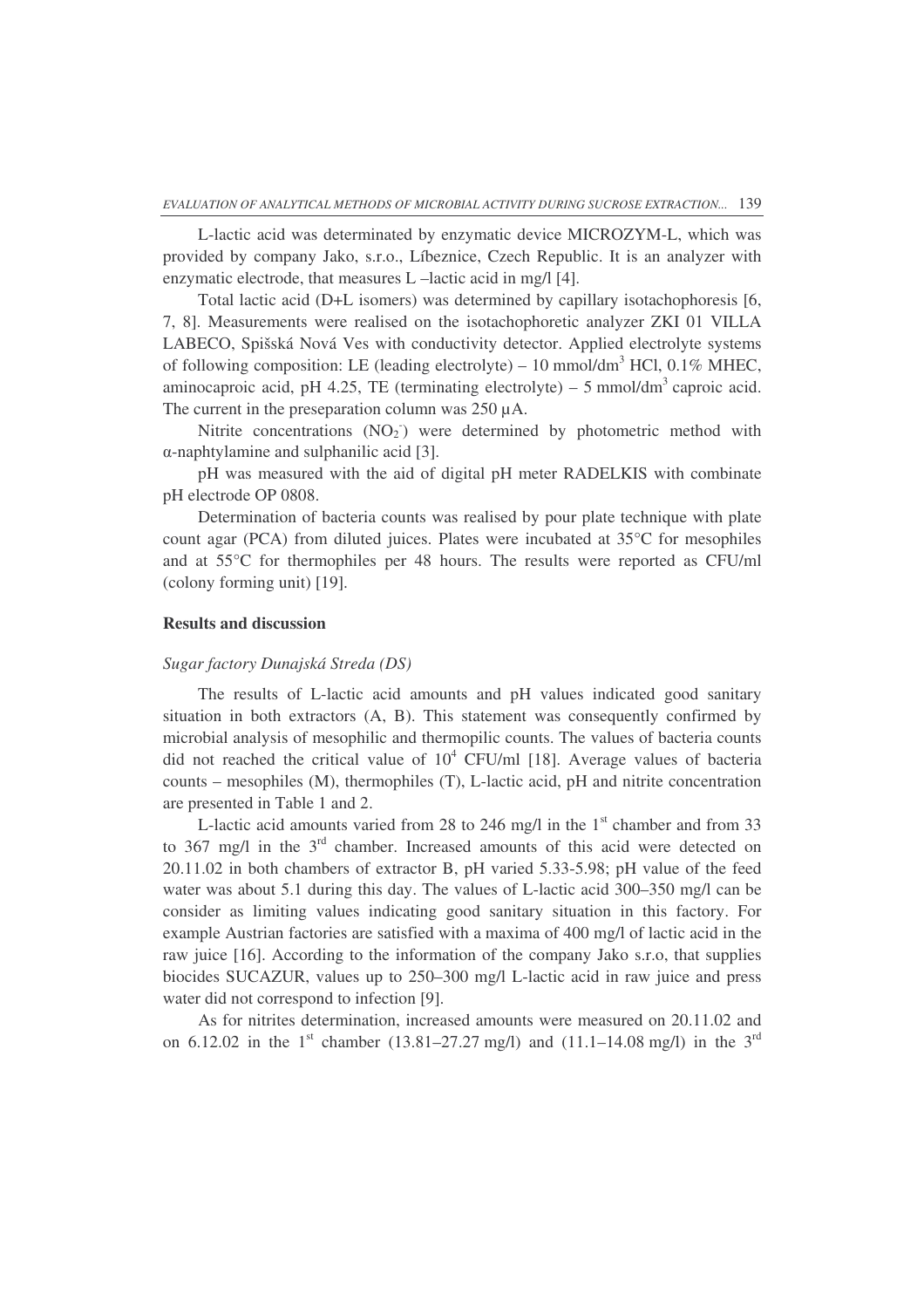chamber. Higher values of nitrites (above 10 mg/l) indicated infection in extractor but according to the L-lactic acid increased infection was found out only on 20.11.02.

Table 1

Average values of bacteria counts, pH, L-lactic acid and nitrite level in the 1<sup>st</sup> chamber of extractor (DS 2002).

Średnia liczba bakterii, pH i steżenie kwasu L-mlekowego oraz azotanów(III) w pierwszej komorze dyfuzora (DS 2002).

| Date          | 16.10.02            | 23.10.02            | 13.11.02            | 20.11.02            | 6.12.02             | Campaign averages   |
|---------------|---------------------|---------------------|---------------------|---------------------|---------------------|---------------------|
| Extractor     |                     |                     |                     |                     |                     | $A + B$             |
| $CFU/ml - M$  | $1.32 \cdot 10^3$   | $1.08 \cdot 10^{3}$ | $1.13 \cdot 10^{3}$ | $0.92 \cdot 10^{3}$ | $1.15 \cdot 10^{3}$ | $1.12 \cdot 10^3$   |
| $CFU/ml - T$  | $3.52 \cdot 10^{2}$ | $4.94 \cdot 10^{2}$ | $7.11 \cdot 10^2$   | $5.77 \cdot 10^{2}$ | $5.42 \cdot 10^{2}$ | $5.36 \cdot 10^{2}$ |
| $L-LA$ [mg/l] | 94.1                | 91.9                | 62.4                | 271.4               | 89.8                | 116.6               |
| pH            | 6.02                | 6.12                | 6.03                | 5.90                | 6.32                | 6.07                |
| $NO2$ [mg/l]  | 3.56                | 5.05                | 0.68                | 13.96               | 15.42               | 9.17                |

T a b l e 2

Average values of bacteria counts, pH, L-lactic acid and nitrite level in the 3<sup>rd</sup> chamber of extractor (DS 2002).

Średnia liczba bakterii, pH i stężenie kwasu L-mlekowego oraz azotanów(III) w trzeciej komorze dyfuzora (DS 2002).

| Date                          | 16.10.02            | 23.10.02            | 13.11.02            | 20.11.02            | 6.12.02             | Campaign averages   |
|-------------------------------|---------------------|---------------------|---------------------|---------------------|---------------------|---------------------|
| Extractor                     | А                   |                     |                     |                     | B                   | $A + B$             |
| $CFU/ml - M$                  | $1.26 \cdot 10^{3}$ | $1.12 \cdot 10^{3}$ | $1.30 \cdot 10^{3}$ | $1.11 \cdot 10^{3}$ | $0.92 \cdot 10^{3}$ | $1.10 \cdot 10^{3}$ |
| $CFU/ml - T$                  | $3.76 \cdot 10^{2}$ | $3.44 \cdot 10^{2}$ | $4.84 \cdot 10^{2}$ | $4.95 \cdot 10^{2}$ | $4.80 \cdot 10^{2}$ | $4.29 \cdot 10^{2}$ |
| $\mathsf{L}\text{-LA}$ [mg/l] | 72.7                | 98.7                | 58.5                | 294.7               | 209.3               | 141.7               |
| pH                            | 5.92                | 5.79                | 5.89                | 5.51                | 6.15                | 5.84                |
| $NO2$ [mg/l]                  | 4.87                | 2.11                | 0.31                | 8.93                | 10.63               | 5.79                |

# *Sugar factory Trnava (TA)*

The measurements in this sugar factory were carried out to determine L-lactic acid, total lactic acid, pH and nitrite concentrations. Average values of L-lactic acid and pH measured during campaign in factory´s laboratory are given in the table 3.

To compare the results, decreasing amounts of L-lactic acid (raw juice, juices in the chambers of extractor) and subsequently increasing values of pH were measured during campaign 2003. In the campaign 2002 biocide SUCAZUR 1410 in average quantity of 16.7 ppm/day (12.4 ppm to the extractor and 4.3 ppm to the press water) and 23.7 ppm/day of formalin was applied.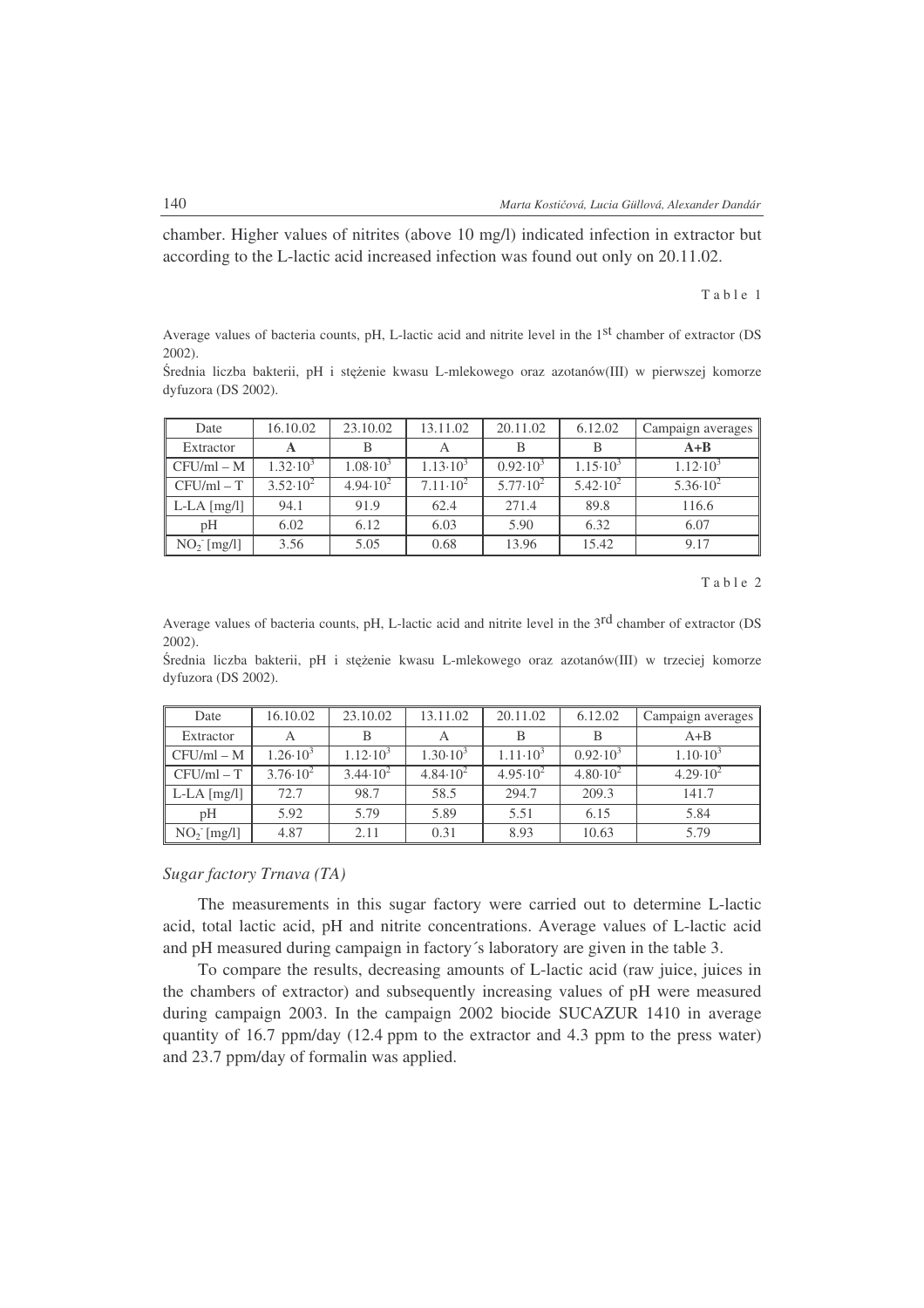In the campaign 2003 higher amounts of disinfectans i.e. SUCAZUR 1410 18 ppm/day, formalin 48 ppm/day were used. During this campaign biocide SUCAZUR 1451 in cold area (washed beet and fress cossettes) in average amount of 3 ppm /day was also used. Increased amounts of biocides had positive effect with regard to the Llactic acid amount and pH.

Table 3

Average values of L-lactic acid and pH in fresh cossettes (FC) and in juices of extraction process measured during campaigns 2002 and 2003 (TA).

Średnie stężenie kwasu L-mlekowego oraz pH świeżej krajanki i soku dyfuzyjnego podczas kampanii w latach 2002 i 2003 (TA).

|          | $L - LA$   | $-LA$  | pH   | $L - LA$ | pH    | $-LA$  | pH                  | $L - LA$ | pH        |
|----------|------------|--------|------|----------|-------|--------|---------------------|----------|-----------|
| Campaign | [ $mg/l$ ] | [mg/l] |      | [mg/l]   |       | [mg/l] |                     | [mg/l]   |           |
|          | FC         | RJ     | RJ   | 66166    | 66166 | 626    | $\mathfrak{so}_{3}$ | PW       | <b>PW</b> |
| 2002     | 35.9       | 328.9  | 5.93 | 526.1    | 5.34  | 244.0  | 5.22                | 95.5     | 5.25      |
| 2003     | 81.1       | 200.5  | 6.15 | 311.1    | 5.82  | 178.9  | 5.73                | 121.7    | 5.43      |

In selected samples we have measured L-lactic acid, total lactic acid, pH and nitrites. The samples were sampled and refrigerated during the campaigns 2002 and 2003 in sugar factory Trnava. Measurements were realised in the laboratory of the faculty from refrigerated samples. The results are presented in tables 4 and 5.

Table 4

Amounts of L-lactic, D+L-lactic acid, pH and nitrites in selected samples of extraction process (TA 2002). Całkowita zawartość kwasu mlekowego (D+L) i jego izomeru L, oraz stężenie azotanów(III) w wybranych próbkach pobranych podczas procesu ekstrakcji (TA 2002).

| Average values (2002)                  | <b>RJ</b> | 1. chamber | 3. chamber | <b>PW</b> |
|----------------------------------------|-----------|------------|------------|-----------|
| L-lactic acid<br>$L - LA [mg/l]$       | 369.3     | 635.1      | 188.0      | 40.0      |
| Total lactic acid<br>$(D+L)-LA$ [mg/l] | 463.3     | 717.0      | 312.8      | 148.1     |
| Ratio<br>L-LA $/(D+L-LA)$ $[\%]$       | 79.7      | 88.6       | 60.1       | 27.0      |
| pH                                     | 5.9       | 5.3        | 5.2        | 5.3       |
| Nitrites [mg/l]                        | 35.20     | 29.60      | 0.11       | 0.13      |

The results indicate increased amounts of D-lactic acid. In the campaign 2002 high values of D-lactic acid were found out in the press water and subsequently in the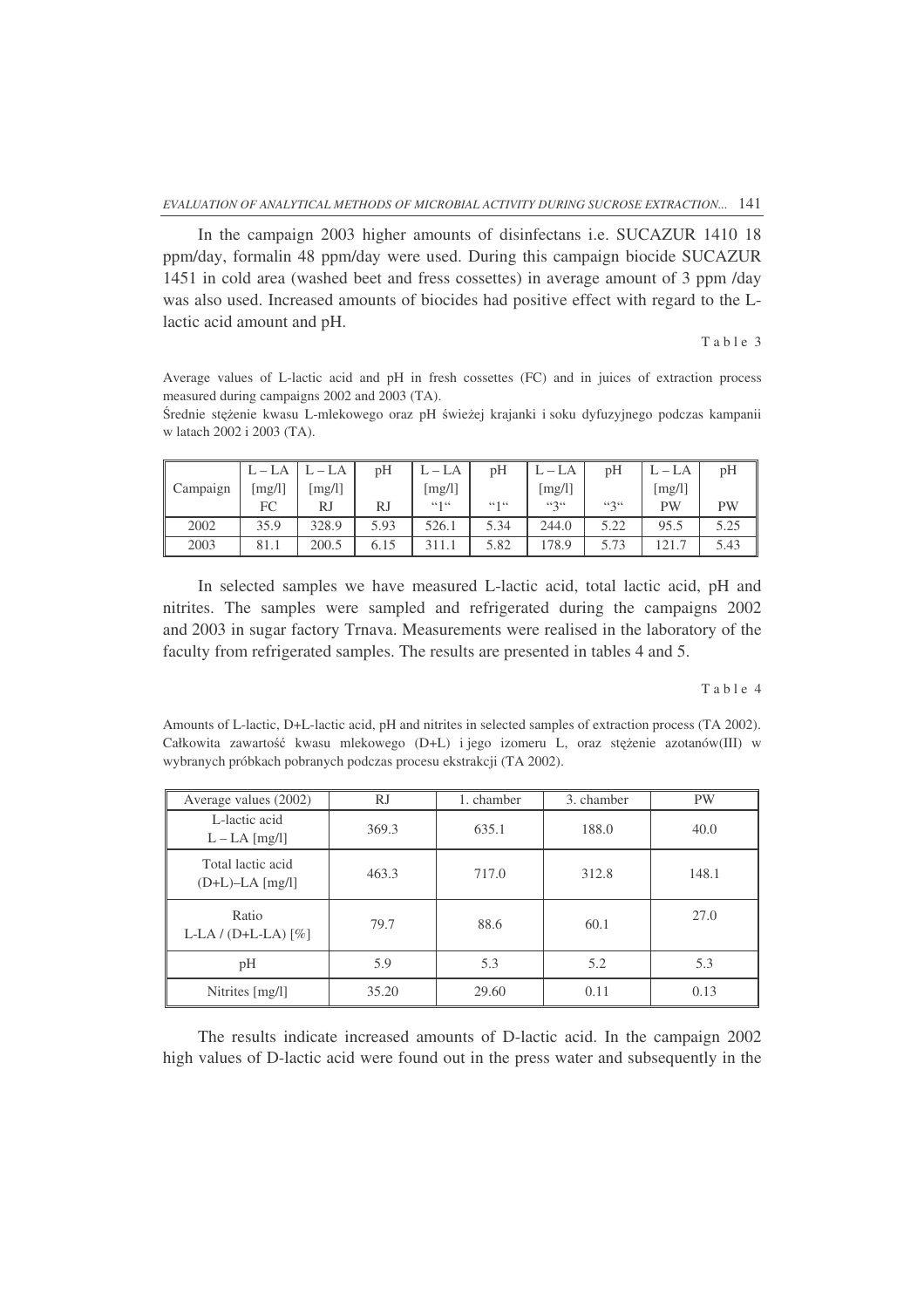3<sup>rd</sup> chamber of extractor, where the press water is returned to the extraction process. The press water was not heated /sterilised/ enough and according to the investigation of American researchers [17] increased amounts of D-lactic acid were caused by *Leuconostoc mesenteroides* that produced almost exclusively D-lactic acid. The results of total lactic acid measured in 2003 indicated infection in the whole extractor, on the other hand L-lactic acid, nitrite amounts and pH /except press water/ indicated good sanitary situation.

Table 5

| problacii pobranych podczas procesu eksualch (TA 2003).<br>Average values (2003) | <b>RJ</b> | 1. chamber | 3. chamber | <b>PW</b> |
|----------------------------------------------------------------------------------|-----------|------------|------------|-----------|
| L-lactic acid<br>$L - LA$ [mg/l]                                                 | 182.6     | 204.3      | 80.5       | 88.1      |
| Total lactic acid<br>$(D+L)-LA$ [mg/l]                                           | 568.5     | 887.1      | 719.4      | 325.3     |
| Ratio<br>$L-LA / (D+L-LA)$ [%]                                                   | 32.1      | 23.0       | 11.2       | 27.1      |
| pH                                                                               | 6.2       | 5.7        | 5.6        | 5.3       |
| Nitrites [mg/l]                                                                  | 0.56      | 0.52       | 0.11       | 0.16      |

Amounts of L-lactic, D+L-lactic acid, pH and nitrites in selected samples of extraction process (TA 2003). Całkowita zawartość kwasu mlekowego (D+L) i jego izomeru L oraz stężenie azotanów(III) w wybranych próbkach pobranych podczas procesu ekstrakcii (TA 2003).

As for nitrite amounts determination – according to the results measured in 2002, increased values that indicated contamination were found out in the juice end of extractor, while in the water their amounts indicated good sanitary state.

Nitrite amounts measured in 2003 indicated good sanitary situation in the whole extraction process. These results were not confirmed by previous results of lactic acid high values in the whole extractor.

## **Conclusion**

- 1. Determination of L-lactic acid by enzymatic device MICROZYM-L is simple and fast. It must be realised together with measurement of pH. The extraction process must be, however realised in the way which avoids production of D-lactic acid as the major metabolite (e.g. by strict following the temperature conditions in extractor, sterilisation of press water etc.).
- 2. Determination of nitrite amounts can be used as an informative method. It must be taken into consideration that some microorganism can further reduce nitrites to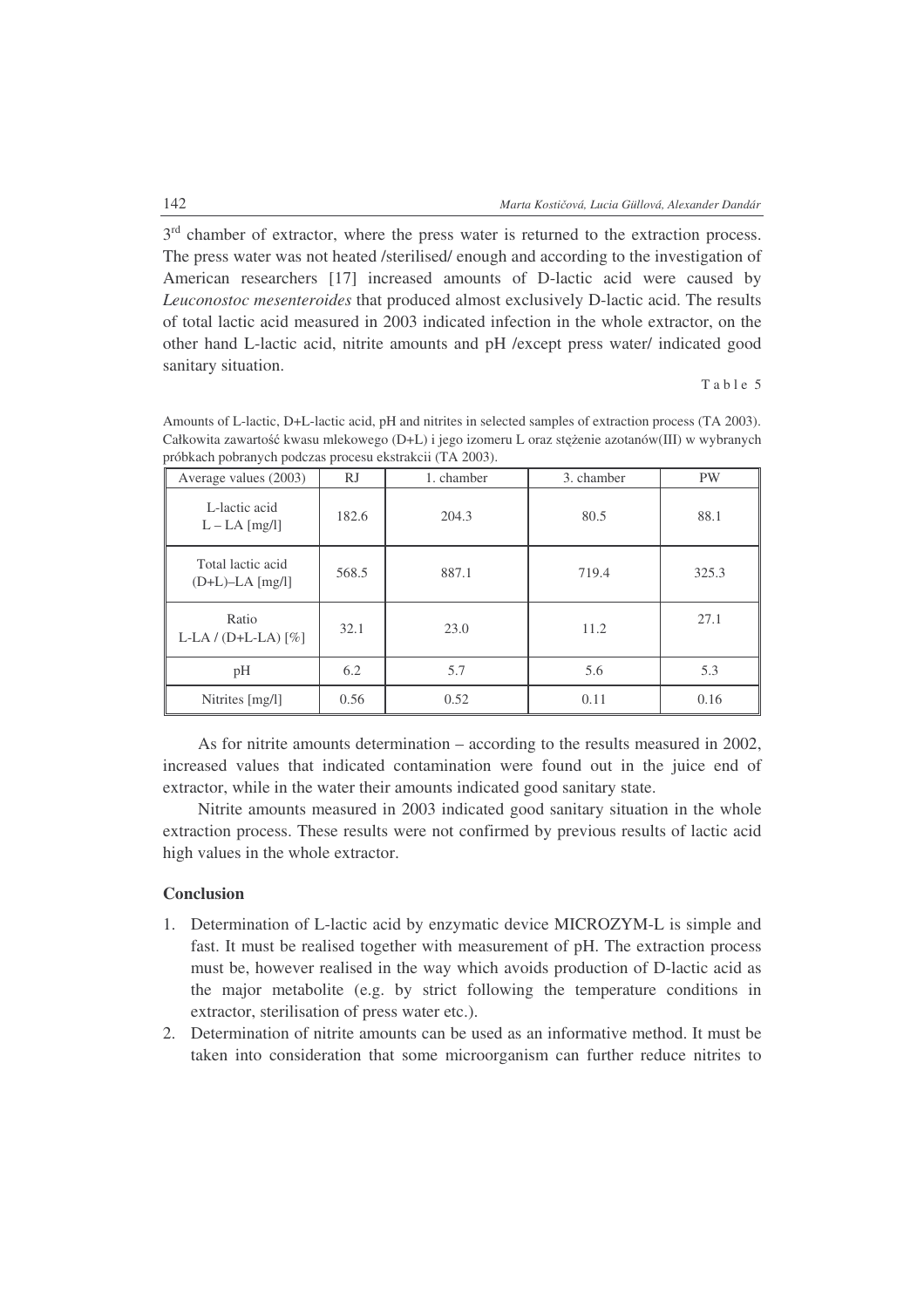ammonia eventually to nitrogen and nitrite is only intermediate product. In this case the negative result does not mean good microbial state.

#### **Literature**

- [1] Bretschneider, R.: Technologie cukru. SNTL, Alfa, Praha 1980.
- [2] de Bruijn, J.M., van der Poel, P.W., Heringa, R., van den Bliek, M.: Sugar degradation in sugar beet extraction – a model study. Zuckerind., 1991, **8 (116)**, 729-732.
- [3] Cox, L., Tveit, M.: Der Nitritgehalt von Diffusionssäften als Mass zur Bewertung der Mikrobentätigkeit. Zucker, 1964, **22 (17)**, 625-627.
- [4] Durant, H.G.: Microzym–L. L–lactate and/or D–glukose biosensory analyzer. Operating Instructions. Biotrade, Toulouse, France, 1999.
- [5] ICUMSA, International Commission for Uniform Methods of Sugar Analysis, Method Book 1994, Method GS8/4/6-13. Bartens, Berlin.
- [6] Karovičová, J., Kohajdová, Z., Šimko, P., Lukáčová, D.: Using of capillary isotachophoresis for determination of biogenic amines and D-isocitric acid in food products. Nahrung/ Food, 2003, **3 (47)**, 188-190.
- [7] Karovičová, J., Kohajdová, Z., Hybenová, E.: Using of multivariate analysis for evaluation of lactic acid fermented cabbage juices. Chem. Pap., 2002, **4 (56)**, 267-274.
- [8] Karovičová, J., Kohajdová, Z., Greif, G.: The use of PCA, CA, FA for evaluation of vegetable juices processed by lactic acid fermentation. Czech J. Food Sci., 2002, **4 (20)**, 135-143.
- [9] Kopecký, J., Dandár, A., Bubník, Z., Pawlowski, B.: Microbiology Control of Sucrose Extraction, Incrustation Control of Evaporation and Continuous Ionic Separation Process ISEP. In: CITS, Madrid, 2003, pp. 173-179.
- [10] Kvasnička, F., Parkin, G., Harvey, C.: Capillary isotachophoresis as a new tool in sugar factory analysis. Int. Sugar J. 1993, **95 (1139),** 451- 458.
- [11] Kvasnika, F., Blatný, P.: Application of capillary isotachophoresis and capillary zone electrophoresis to the determination of inorganic ions in food and feed samples. J. Chromatogr. A, 1999, **(834),** 419-431.
- [12] Lodi, S., Rossin, G.: Determination of some organic acids in sugar factory products. J. Chromatogr. A, 1995, **(706),** 375-383.
- [13] Magne, V., Mathlouthi, M., Robilland, B.: Determination of some organic acids and inorganic anions in beet sugar by ionic HPLC. Food Chemistry, 1998 **61 (4),** 449-453.
- [14] McGinnis, R.A.: Beet –Sugar Technology. Beet Sugar Development Foundation, Fort Collins 1982.
- [15] Nickish, A., Mauch, W.: Das Redoxpotential als Kriterium zur Früherkennung von Infektionen in Extraktionsanlagen. Zuckerind., 1981, **6 (106)**, 521-528.
- [16] Pollach, G., Hein, W., Beddie, D.: Application of hop  $\beta$ -acids and rosin acids in the sugar industry. Zuckerind., 2002, **12 (127)**, 921-930.
- [17] Samaraweera, I. S. et al: Is L –lactic acid a true indicator of microbial infection ? Int.Sugar J., 1995, **97 (1162)**, 566-570.
- [18] Smolík, J.: Detekce mikrobiální kontaminace v potraviná ství a její možnosti pri tžení šávy II. Listy cukrov. a ep., 1996, **9 (112)**, 267-271.
- [19] STN ISO 4833. Microbiology General guidance for enumeration of micro-organisms Colony count technique at 30 °C, 1997.